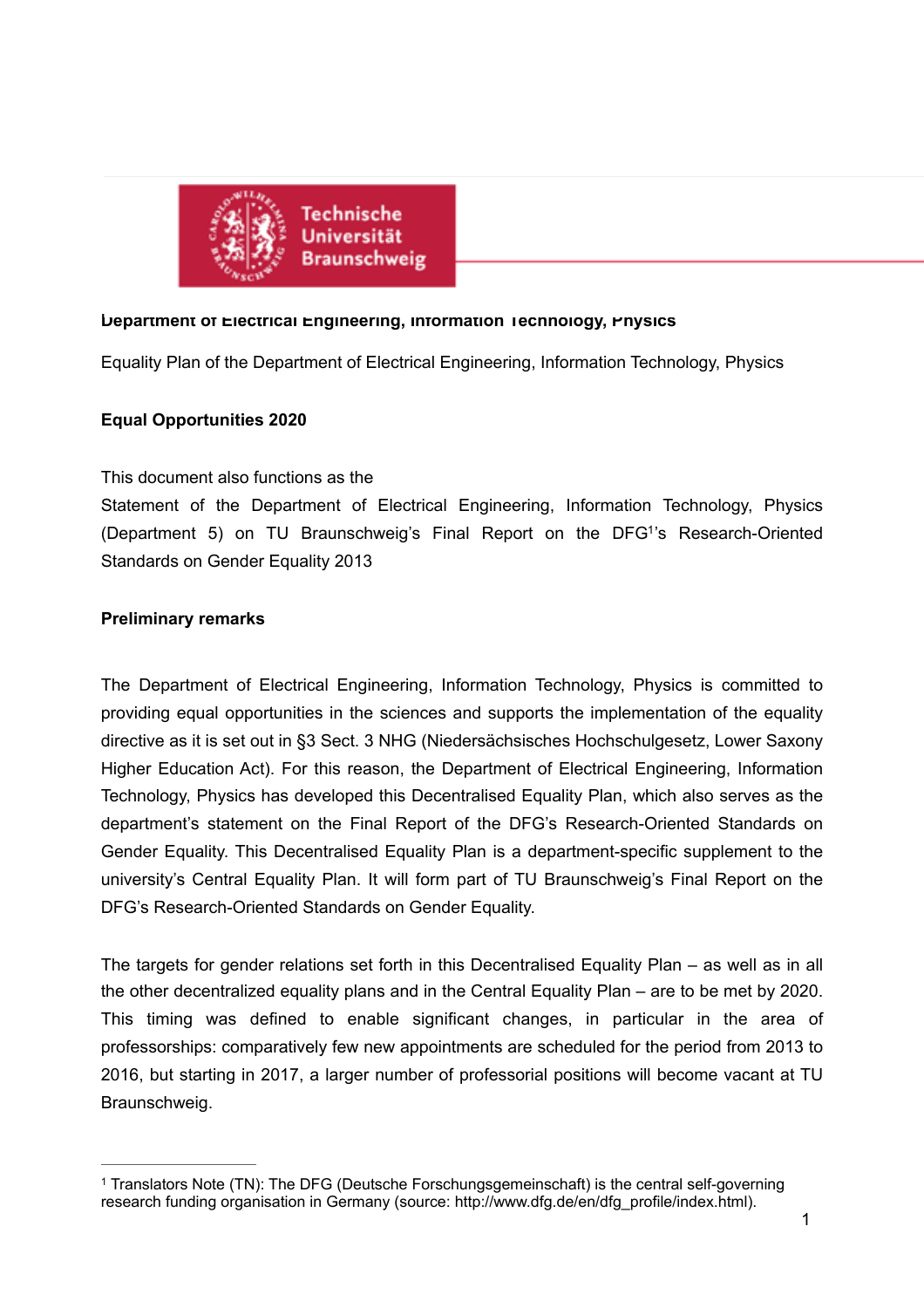The Department of Electrical Engineering, Information Technology, Physics is committed to the following targets (Section 1) and measures (Section 2) in the areas structural basis of equality (Section 2.1), closing the gap of underrepresentation (Section 2.2), becoming a family-friendly university (Section 2.3), and the incorporation of gender into research, teaching and administration (Section 2.4).

## **1. Targets for 2020**

| <b>Qualification level</b>     | Actual figure, 2012 | Target for 2020 |
|--------------------------------|---------------------|-----------------|
| Entering female students       | 12.16%              | 17%             |
| <b>Current female students</b> | 11.48%              | 14%             |
| New female graduates           | 12.12%              | 18%             |
| Female doctoral graduates      | 11,76%              | 18%             |
| Female habilitation            |                     | –*              |
| Female junior professors       |                     | _**             |
| Female professors (total)      | 7.1%                | 10.7%           |
| Female C4/W3 professors        | 5.88%               | 5.88%           |
| Women in executive             | 14%                 | 28.57%          |
| positions at the               |                     |                 |
| departmental level             |                     |                 |

\* The number of habilitations is too low to make this information significant.

\*\* No new appointments of junior professors are planned.

# **2. List of measures**

The following measures are intended to ensure that equality and family-friendliness become integral parts of the organisational culture in the Department of Electrical Engineering, Information Technology, Physics, and that the set targets are met.

# **2.1. Structural anchoring of gender equality**

In the interest of the advancement of equal opportunities, gender equality will be anchored in our department's structure.

2.1.1. Responsibility at the executive level

Equal opportunities are a value that should be upheld by each and every member of the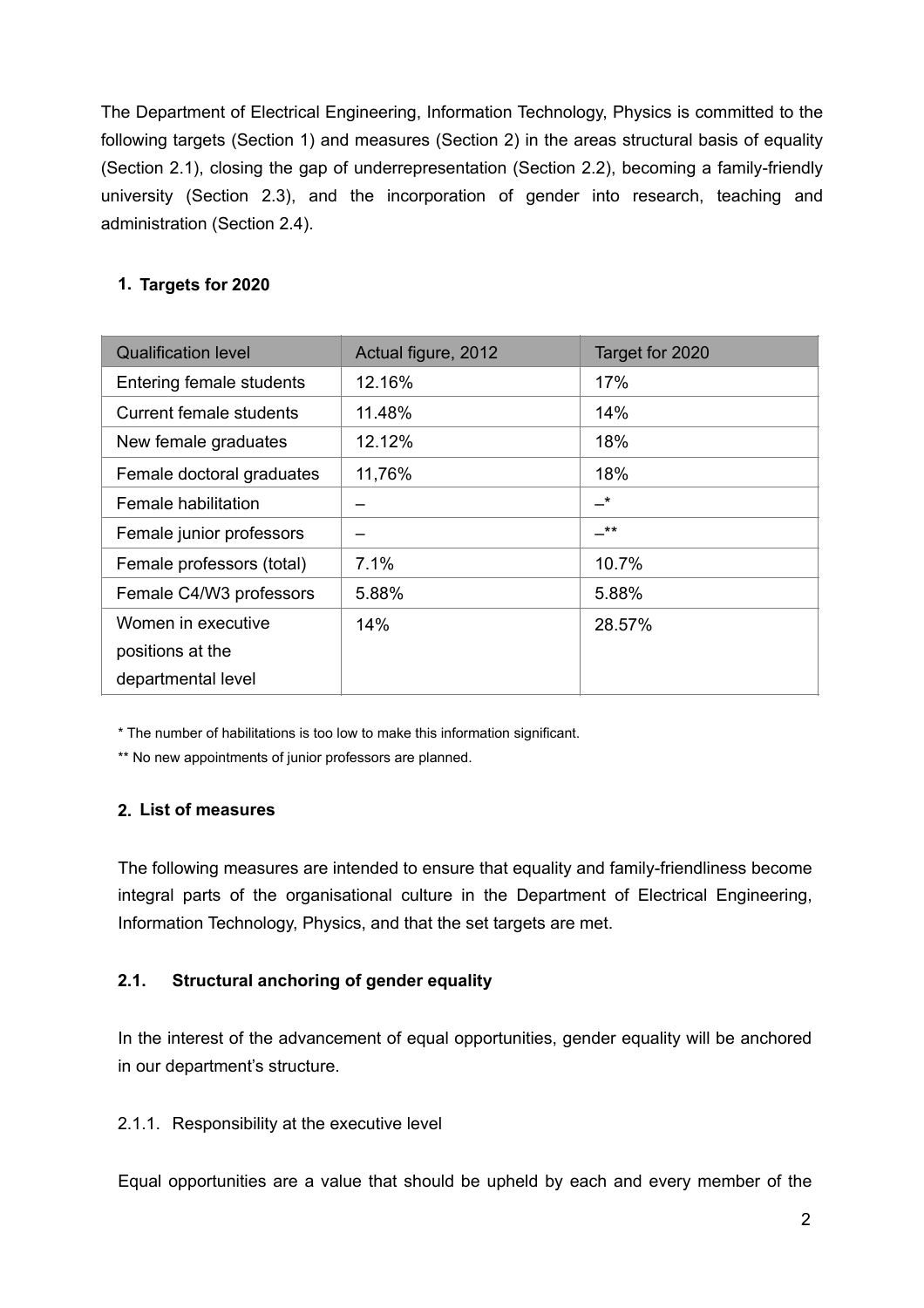Department of Electrical Engineering, Information Technology, Physics, with the department's leadership bearing special responsibility for ensuring this value is put into practice.

# 1. Equality and Family Working Group and Jour Fixe

The Dean of the Department of Electrical Engineering, Information Technology, Physics takes part in the Equality and Family Working Group (AG Gleichstellung und Familie) and the Equality and Family Jour Fixe (Jour Fixe Gleichstellung und Family, an annual meeting). The Working Group comprises the deans of the university's departments, the heads of the administrative departments, the chairperson of the "TUBSundFamilie e.V." association, the Family Office Advisor, the Dual Career Couples Advisor, the chairperson of the Gender Equality Commission as well as the Equal Opportunities Officer. The purpose of the Working Group is to coordinate activities relating to gender equality and family-friendliness in order to achieve synergies. It meets once every summer semester. The Equality and Family Jour Fixe is a meeting attended by the Working Group and TU Braunschweig's President. It takes place once every winter semester.

# 2.1.2. Decentralised Equal Opportunities Officers

Department 5's Decentralised Equal Opportunities Officers have a say in all of the department's staffing and appointment procedures. The Department of Electrical Engineering, Information Technology, Physics provides the Decentralised Equal Opportunities Officers with compensation as detailed in the President's Recommendation of November 06, 2012.

### 2.1.3. Gender assessments

The Department of Electrical Engineering, Information Technology, Physics regularly reports gender relations at all qualification levels in its statistics. It practices gender assessments, a top-down management process to ensure the achievement of gender equality. Academic achievements are recorded by gender.

# **2.2. Closing the gap of underrepresentation**

At the Department of Electrical Engineering, Information Technology, Physics, women are underrepresented at all qualification levels. The department is taking steps to support female secondary school students, students, early career scientists and professors, to reduce this underrepresentation and increase the percentage of women on a comprehensive, lasting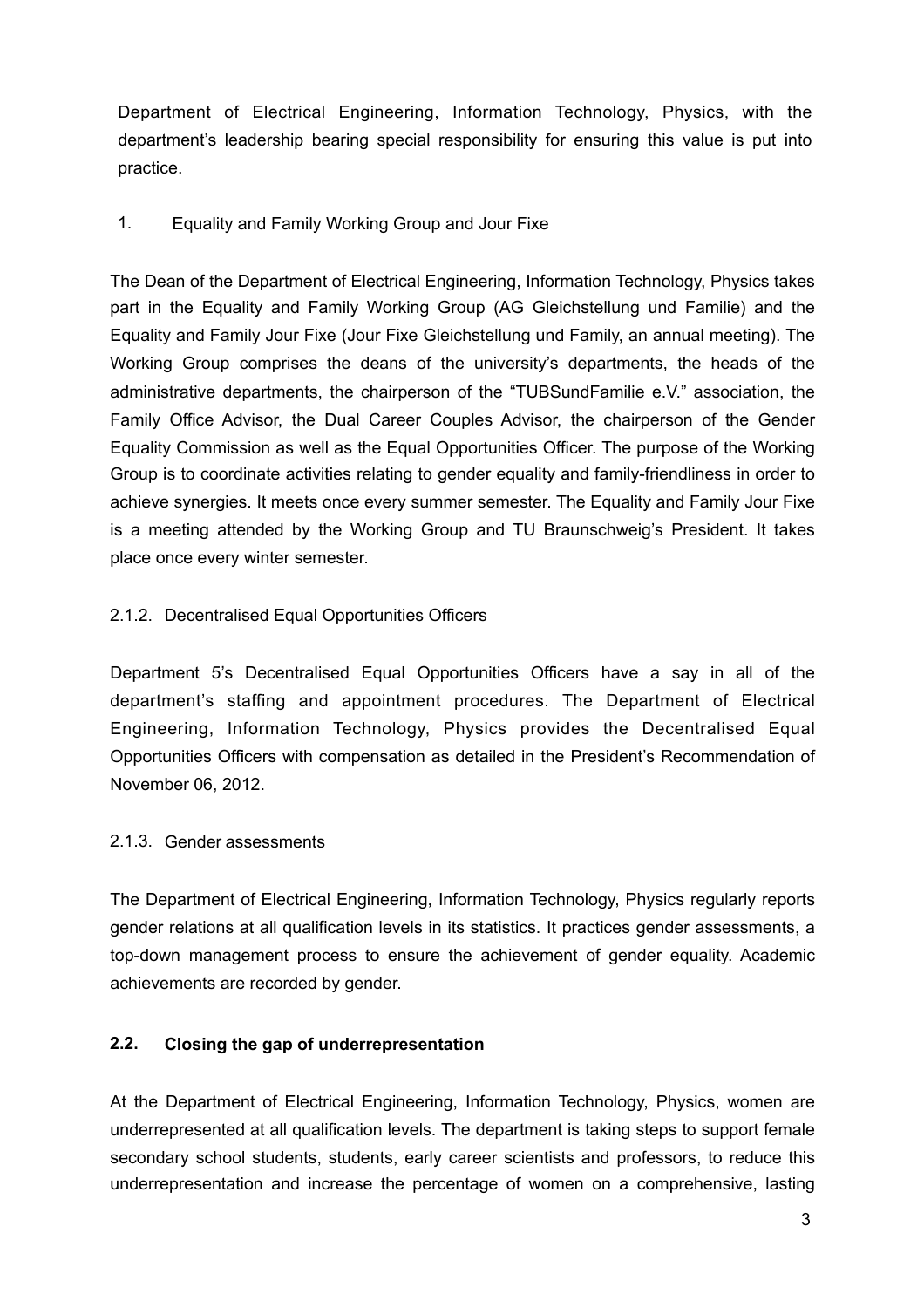basis.

# 2.2.1. Recruiting and supporting female secondary school students

To get female secondary school students interested in an electrical engineering, information technology or physics degree programme – preferably at TU Braunschweig – the Department of Electrical Engineering, Information Technology, Physics is involved in various promotional and informative activities. These either target female secondary school students directly, for example "MuT" ("Girls and Technology", Mädchen und Technik), or incorporate a gendersensitive approach into the format, for example in the "Physics Laboratory for Secondary School Students" (Schülerlabor Physik) run by the Department of Physics and Physics Education. Female scientific staff who provide guidance to female students serve as role models. In the videos produced at Department 5 for the Video Portal of the Federal Employment Agency (Berufe TV), that introduce Industrial and Electrical Engineering, and Electrical Engineering and Information Technology, female students and research associates were chosen to act as examples.

The Department of Electrical Engineering, Information Technology, Physics also takes part in projects coordinated by the Equal Opportunities Office, for example the "Future Day for Girls and Boys" (Zukunftstag für Mädchen und Jungen), "Mentoring for Female Secondary School Students" (Mentoring für Schülerinnen) and the "Niedersachsen-Technikum".

# 2.2.2. Supporting female students

To support female students, Department 5 participates in programmes coordinated by the Equal Opportunities Office: "Tailored Career" (Karriere nach Maß), which offers key competencies and mentoring for female students, "Femtec", and "fiMINT", which offers various qualification opportunities for women in STEM fields.

Department 5's professors regularly urge suitable female students and recent graduates to consider enrolling in a Master's degree or doctoral programme and/or to apply for a doctorate or habilitation position. Female students are also regularly nominated for awards.

# 2.2.3. Supporting female doctoral students

Department 5's professors regularly urge suitable female scientists to consider taking up and/ or pursuing a career in science. Female scientists with a completed doctorate are regularly encouraged to apply for habilitation positions, junior professorships or post-doc positions at the local, national and international levels. Talented young women are included in research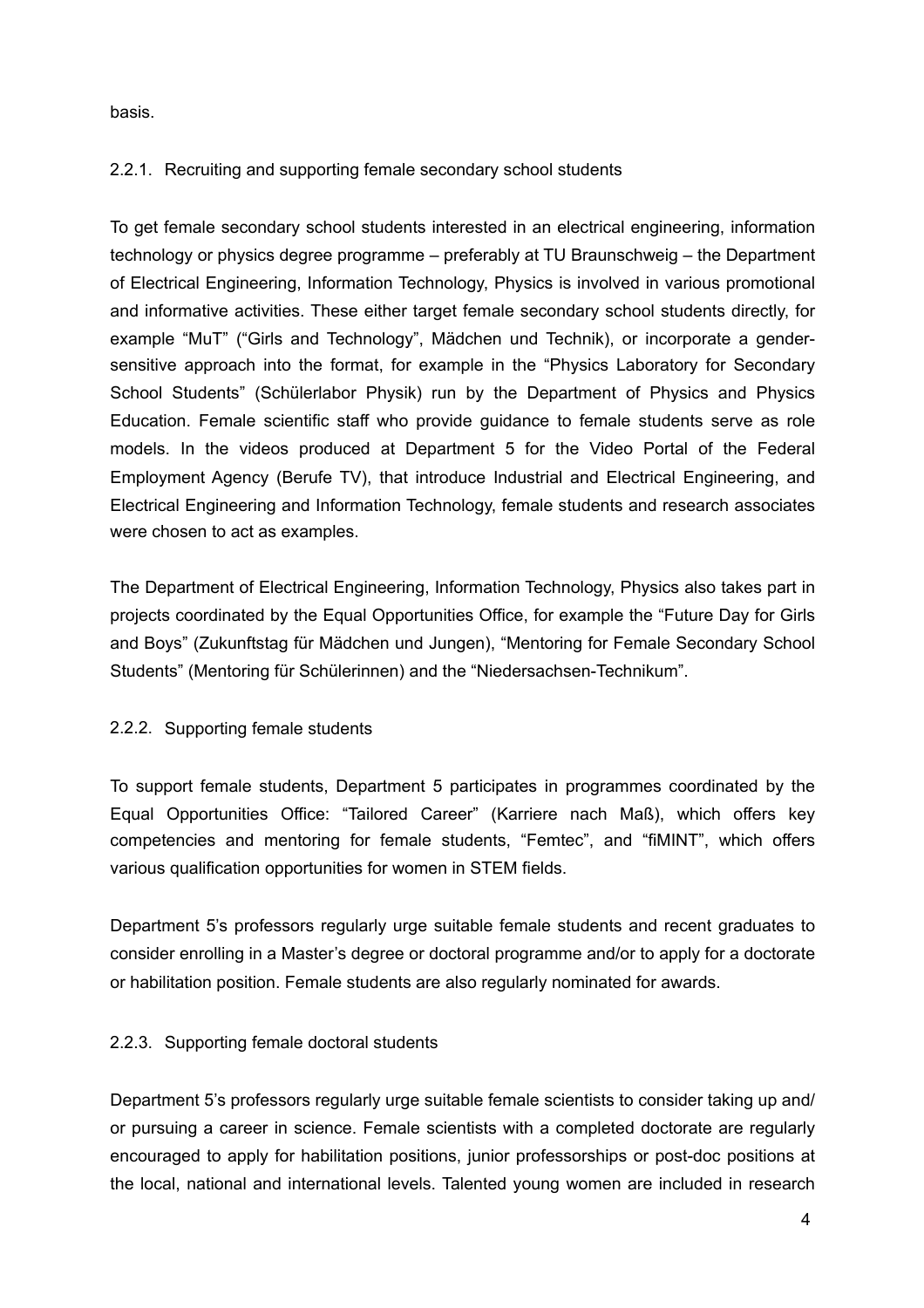alliances. Suitable female candidates are nominated for competitions and awards on a regular basis.

Department 5 also participates in the qualification courses and networking opportunities offered by the fiMINT programme.

# 2.2.4. Supporting female habilitation students

The number of habilitation students is very low at Department 5. But when female scientists opt to enrol in habilitation studies, they receive intensive guidance and individual support. Department 5 is also involved in fiMINT's qualification courses and networking opportunities for young female scientists. Female habilitation graduates are urged to apply for professorships.

### 2.2.5. Active recruitment of female professors

Department 5 advocates for the active recruitment of female professors and will follow the corresponding guideline that is currently being prepared by the Equal Opportunities Office.

### **2.3. Family-friendly university**

The Department of Electrical Engineering, Information Technology, Physics actively advocates for a balance between family life and studying or working, for the benefit of its students, scientific, technical and administrative staff. Both parents and family care-givers are considered to be people with family responsibilities.

2.3.1. Supporting students with family responsibilities

At the Department of Electrical Engineering, Information Technology, Physics, students with children receive special support.

# 2.3.2. Supporting scientific staff with family responsibilities

Scientific staff with family responsibilities receive special support. The department keeps in touch with its employees who are on parental leave and continues to involve them in the department's planning processes. Scientific staff with family responsibilities are offered flexible work arrangements (for example the option of working from home). Where possible, we extend the qualification times as specified in the Academic Fix-Term Contracts Act (Wissenschaftszeitvertragsgesetz).